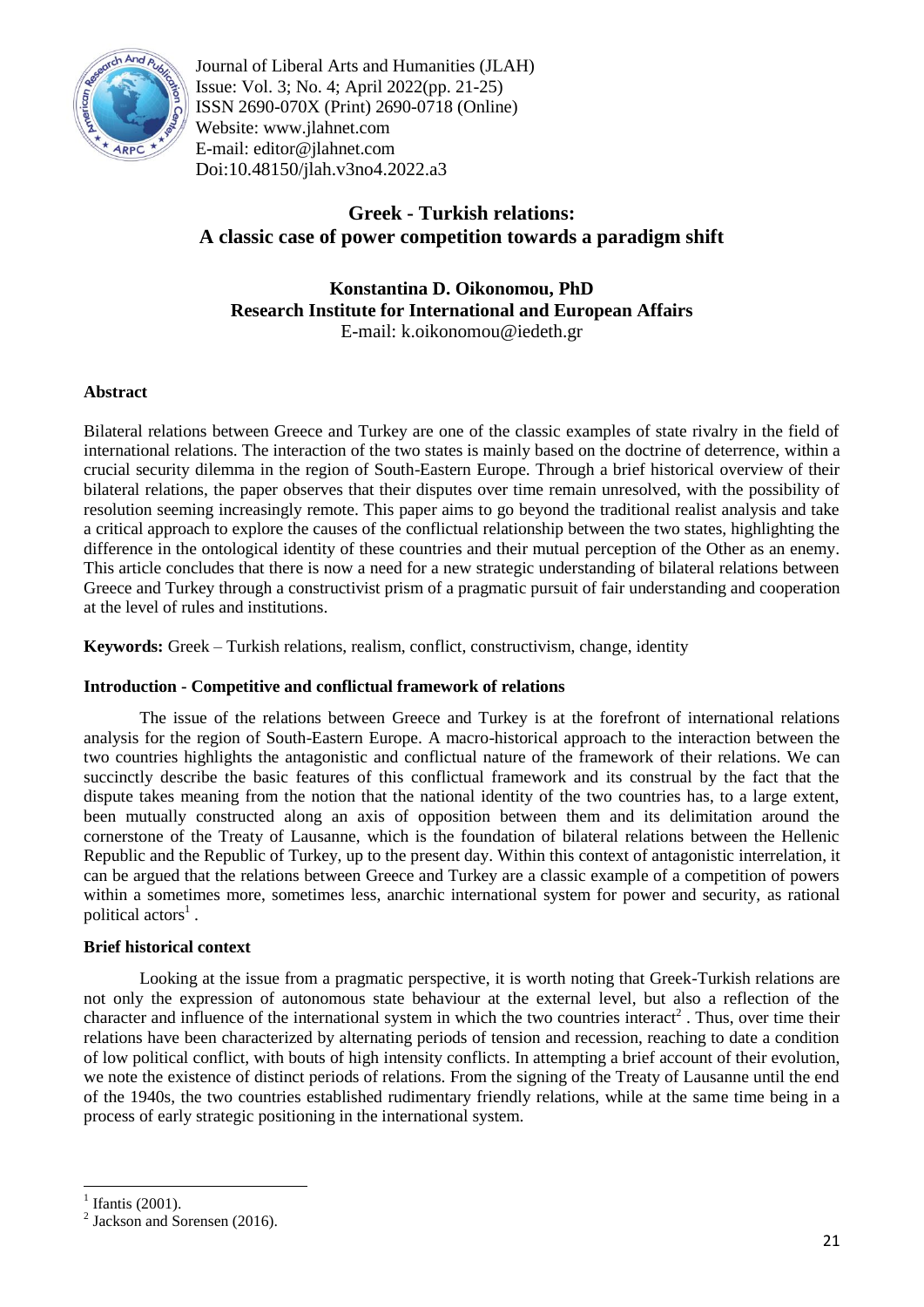From the 1940s, and especially after the end of the Second World War, the two countries entered a phase of disciplined foreign policy, with no space for autonomous manoeuvring, reflecting the need for balance between the two superpowers and their spheres of influence, but also a crystallization of their need to develop security within their geopolitical space, which ultimately led to the emergence of their long-standing historical differences. From the 1960s until the end of the 1990s, the two countries were engaged in highintensity interstate competition (culminating in the Cyprus crisis, Turkish oil exploration in the Aegean in 1976 and 1987, the Imia crisis in 1996), which intensified and acquired new dimensions as the change in the international system since 1990 brought the two countries' differences to the forefront with a new sense of urgency. A turning point in this period was the Helsinki Agreement and the promising optimism for Turkey's European course that it brought with it. The initial positive mood, however, quickly proved rather illusory, as Turkey's increasing slide towards an authoritarian regime removed the possibility of peaceful coexistence under the model of European democracies and left Greece facing an increasingly threatening neighbour. Indeed, throughout Erdogan's rule, Turkey has been constantly increasing the intensity of the conflict, promoting an organised revisionist policy in the Aegean, Thrace and Cyprus.

#### **A conflict based on identity**

At the core of the relations between the two countries is the essence of their identity and selfperception, which is accompanied by a mutually negative construction of each other's identity. The national mythologies and collective trauma of each country are the defining elements of their more constructed and less natural national identities. The notion of the Other acts as the axis of opposition between the two countries. For the Greeks, Turkey is what Greece is not, i.e. uncivilized and barbaric, while for the Turks, Greece is what Turkey is not, i.e. traitors and nationalists.

To a large extent, in the public opinion of the two countries, but also at the level of diplomacy and foreign policy, the antagonism between the two countries is not only historical, but also inevitable. Their rivalry is the result of an existential faith to a primordial conflict that cannot be overcome.

In this light, the chances of resolving the differences between the two countries are reduced to diplomatic skirmishes and military operations, thus making it difficult to build positive trust and a common ground of understanding.

#### **The dispute between the two states**

For Greece, its only difference with Turkey is the issue of the delimitation of the continental shelf and the EEZ, as it was established in 1973. Since then and around this matter, Turkey has been pursuing a maximalist policy of accumulating claims against Greece, which has resulted in a rapid escalation of tension between the two countries. As a result, Turkey's set of claims includes contesting Greece's legitimate sovereign right to extend its coastal zone to twelve nautical miles under the Law of the Sea, disputing Greek national airspace and maritime borders, disputing the Greek sovereignty over islands, challenging the responsibilities within the FIR Athens, disputing Greece's responsibilities within its area of responsibility for search and rescue matters and demanding the demilitarization of the islands of the East Aegean<sup>3</sup>.

Finally, the great puzzle of the Cyprus issue, which, although in a strictly narrow sense, is not a matter of bilateral relations between Greece and Turkey, but an international legal issue of invasion and occupation, is for both Greece and Turkey an always pending issue of historical responsibility, the solution of which is a prerequisite for the total resolution of the Greek-Turkish disputes.

It is clear from the above list of claims that Turkey is following an aggressive and assertive policy towards Greece and is on a course of direct and irreversible challenge to Greece's national sovereignty. This policy of Turkey is only one part of Turkey's grand revisionist tactics, which challenges the Lausanne Treaty in its entirety and aims to completely change the status quo of the region.

1

<sup>&</sup>lt;sup>3</sup> Issues of Greek-Turkish Relations, Ministry of Foreign Affairs of the Hellenic Republic, https://www.mfa.gr/zitimataellinotourkikon-sheseon/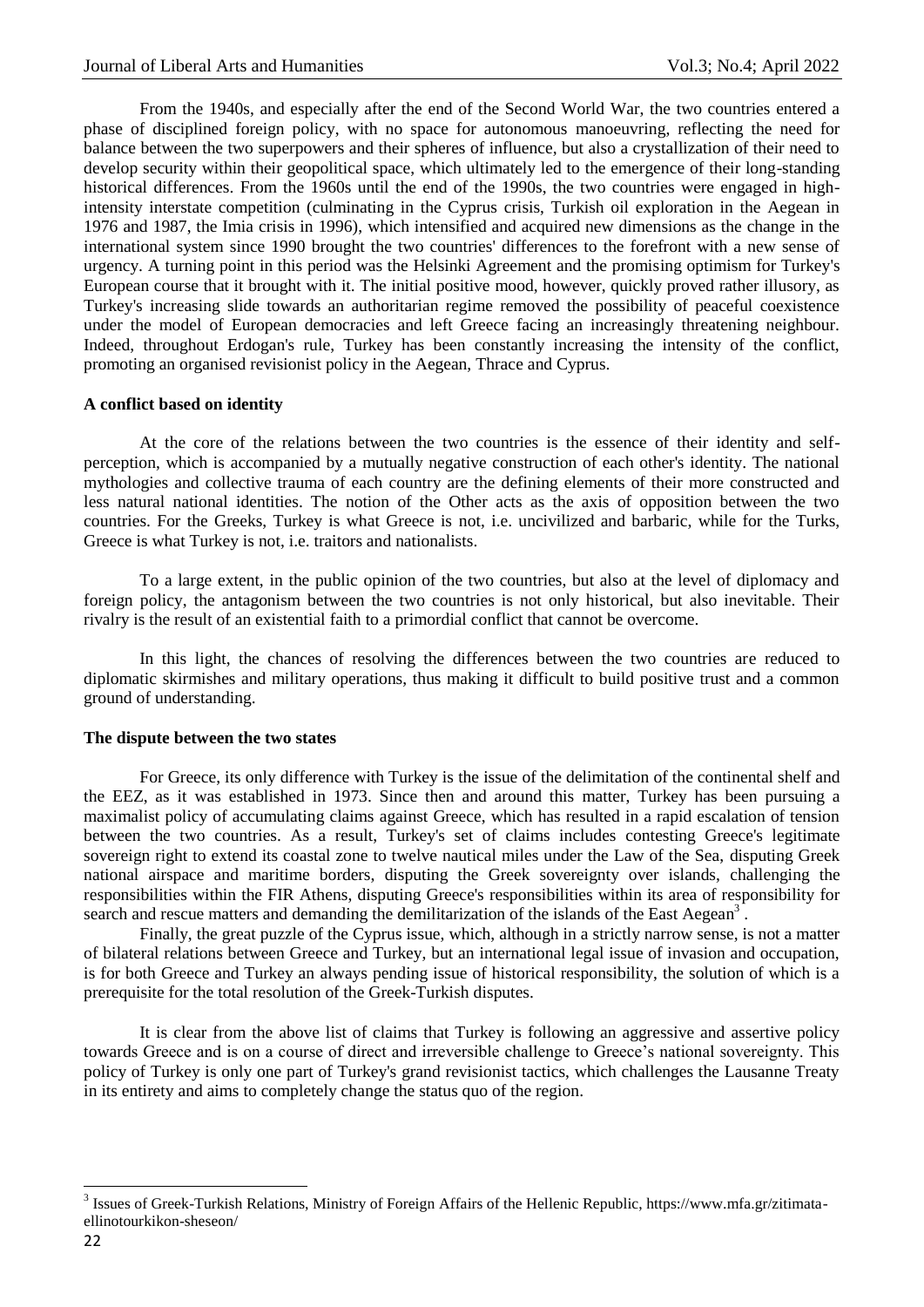### **Turkey, from the balancer between West and East, to a sophisticated agitator**

The aggressive nature of Turkish foreign policy is neither a surprise nor a new development. Having its roots in the Ottoman Empire, it is inherent in the very existence of the Turkish state and the structural aggressiveness of Turkish politics in general. The Turkish Republic, to paraphrase Kondylis, from the very beginning of its creation, has never ceased to look beyond its borders, to places where its hegemonic memories lead it<sup>4</sup>. This tendency became clear after the fall of the USSR, when Turkey gradually began its attempt to fill the power vacuum left in its wider region by the Soviet Union. Even more so after Erdoğan took power, following a brief (but exuberant) re-establishment of the country as a serious and reliable partner of the European Union, which could act as a balancing actor between the Muslim world, especially those of the extremist parts of Islam, and the entity of the West, realising that its benefits from a close alliance with a regional power like the EU are rather limited, Turkey has attempted to upgrade its role from that of an Eastern Mediterranean placeholder to that of a dominant regional power in the region. Following a particularly marginal domestic and foreign policy, Erdoğan's Turkey has shown that it has accepted as unrealistic the possibility of a coordinated European course and integration (if we accept that from the very beginning it really wanted such an eventuality), since once it became clear that the political survival of himself and his party is existentially linked to the institutions of the state, a move away from European institutional requirements was a one-way street. Since then, Turkey has been straddling dangerously between West and East, trying to exploit everything on the way to its hegemonic 'rehabilitation'.

After the failed coup in 2016 and the activation of the state of emergency doctrine, and in combination with the new power and security vacuum left by the gradual retreat of the United States from Europe and the Middle East, President Erdoğan is trying to upgrade Turkey's geopolitical role, taking advantage of the triangle of instability formed by the Balkans, Transcaucasia and the Middle East. Inspired by a neo-Ottomanism, a hybrid of pan-Turkism and Kemalism, Erdoğan aspires to make his country the leading power in the region. Applying Davutoğlu's doctrine of strategic depth and multiple regional identities, Turkey is pursuing an aggressive and expansive foreign policy, on a symbolic and practical level from the Balkans to the Middle East. With a view to maximizing its political advantage, either in the short or long term, Turkey is forging strategic alliances with countries such as Albania, Bosnia, Libya, Azerbaijan, Pakistan, and India, while maintaining a high-risk, ambivalent competitive balance with Russia. At the same time, Turkey never misses an opportunity to express dissatisfaction with the West, but never comes into direct conflict with it. In fact, this foreign policy of open fronts in different and disparate geographical locations to a degree of overstretch, show that Turkey, possessed by a hegemonic syndrome, is a rising regional and revisionist power, the international agitator of the region.

A key arm of Turkey's quest to become a dominant regional power is the maintenance of political tension with Greece. Its unwillingness to comply with international law and its incitement of growing tensions in the Aegean and Thrace demonstrate its aggressive policy towards Greece and, at the same time, make the security dilemma of Greek-Turkish relations more relevant than ever. Turkey's standard tactic in its relations with Greece and on the issue of dispute resolution is to argue that these issues are political, not legal, and require a comprehensive political negotiation. Through a maximalist assertive policy of assertiveness and a tactic of creating deadlock and consolidation on the ground, Turkey seeks to bring Greece into a comprehensive negotiation, knowing that if it sits down at the negotiating table with Greece, in the context of mutual concessions, it has much more to gain than the limited benefits that can be derived from a legal settlement.

#### **Greece, from inertia to a new deterrent force**

For many years Greece has perceived the issues of its disputes with Turkey within a European perspective. The Helsinki Agreement meant for Greece an opportunity to normalize relations with the neighbouring state through a European course, a democratic and institutional upgrading of Turkey<sup>5</sup>. The disappointment of these expectations left Greece without a clear and coherent strategic plan towards Turkey since the mid-2000s.

<sup>1</sup>  $4$  Kondylis,  $(2004)$ .

 $5$  Tsakonas, (2010).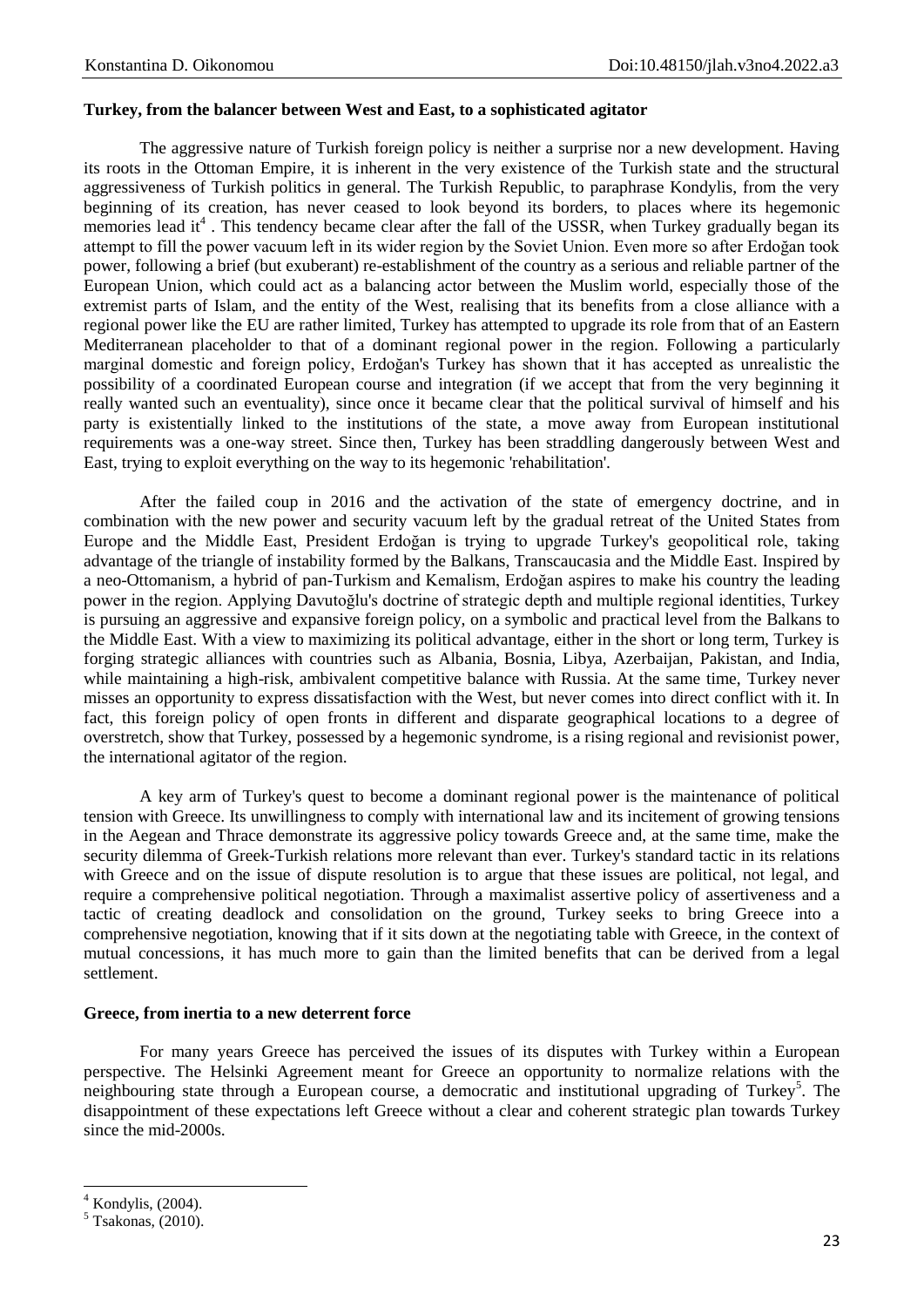In fact, the ten-year economic crisis that began in 2009 and the subsequent monopolistic preoccupation of foreign policy with efforts to rescue the country within the EMU, trapped Greek foreign policy within the assumption that the scope and means of action are only allowed to be what does not negatively affect the economic and European survival of the country. Greece's introversion at home and abroad and the challenges posed by the deep economic crisis to national sovereignty, trapped the foreign policy at a level of appeasement of the, then mainly mild, advancing Turkish behaviour. The postponement to the future of critical decisions on Greece's foreign policy was driven by an unwillingness of Greek governments to speak rationally about the country's long-standing burning issues with Turkey and an indifference to the unpleasant truths that needed to be told. The lack of a strategic plan has meant that, for years, Greek governments have been unable to conceive an effective strategy for resolving the disputes, resulting in them being limited from time to time to a hypocritical patriotic rhetoric of zero political cost and zero political effect at the national level. The field of public discourse was not a privileged field of analysis and promotion of pragmatic national interests, but a field of atavistic complacency and narcissistic indifference to the new facts that were being created in the region. Public discourse at the top level, instead of trying to influence and shape public opinion with realistic reasoning, followed it by adhering to a counterproductive and inexpensive populism. The continuous rationalization, from the Greek side, of Turkey's provocative behaviour, either as an attempt to extract and defuse an internal political crisis or as a strategy aimed at the economic (and supposedly fair) co-exploitation of the Aegean, concealed the real motives of the revisionist Turkish policy, i.e. its identity and ideological motives.

In this way, Greece has for many years chosen to micromanage its issues with Turkey and has been indifferent to substantial and definitive settlements. The policy of appeasement has slid to levels of retreat and to a certain extent, at least on low-political issues, has entrenched the partial Finlandization of Greece by Turkey.

To the security dilemma of relations with Turkey, Greece has followed and continues to respond with the doctrine of deterrence. In the opposite direction to Turkey's revisionist foreign policy, it accepts the status quo in its region, while acknowledging the threat that Turkey poses to its national security. For this reason, it has traditionally pursued a defence strategic doctrine based on deterrence through external and internal balancing. In terms of external balance, Greece has always been a truly reliable partner of major international organizations such as NATO and the EU and other regional alliances, maintaining a significant soft power at the regional level, compensating to some extent for the lack of primary deterrent power. Greece has been attempting to acquire a deterrent power in the last two years, with the necessary upgrade of its strategic doctrine through the renewal of its defence equipment, which significantly strengthens its internal deterrent strength.

Today, in this international system, more complex than ever, Greece is called upon to reflect critically, not only on its strategic doctrine but also on its place in the world. The challenges require a regrouping of forces and a national plan. The United States' hitherto unobtrusive stance in Europe and the wider region and the European Union's strategic embarrassment have shown Greece that its ability to be a deterrent to its own threats is critical. Furthermore, invoking international law to counter an aggressive disruptive force is not enough if it is not accompanied by the respective actions and the respective responsibility to accept any outcome. Therefore, the country's foreign and defence policy is defined by the following necessary pillars: the establishment of a unified, rational and realistic national strategic plan, which requires the broadest possible political and social consensus; an active diplomatic policy with a multi-level presence in the wider Mediterranean region through partnerships and strategic alliances; the upgrading of the country's political entity within the European Union; and the further strengthening of the deterrent force.

#### **Conclusion – The world order after the crisis in Ukraine and the need for a paradigm shift**

Putin's Russia's illegal invasion of Ukraine acted as an accelerator of important developments. The most important of these was the realignment of the United States' strategy on the European continent and the European Union's violent exit from years of strategic inertia. The return of the United States reaffirms the axis around which all international powers are called upon to position themselves. For Greece, a European and liberal democracy, the question has long been answered. For Turkey, the question is more inexorable than ever, as it confronts Turkey with the hard dilemmas arising from its geopolitical position and from the ambivalent foreign policy of the oscillations between West and East. The reconstruction of the West as a strategic entity is Turkey's last chance to pursue a rational policy at the international level.